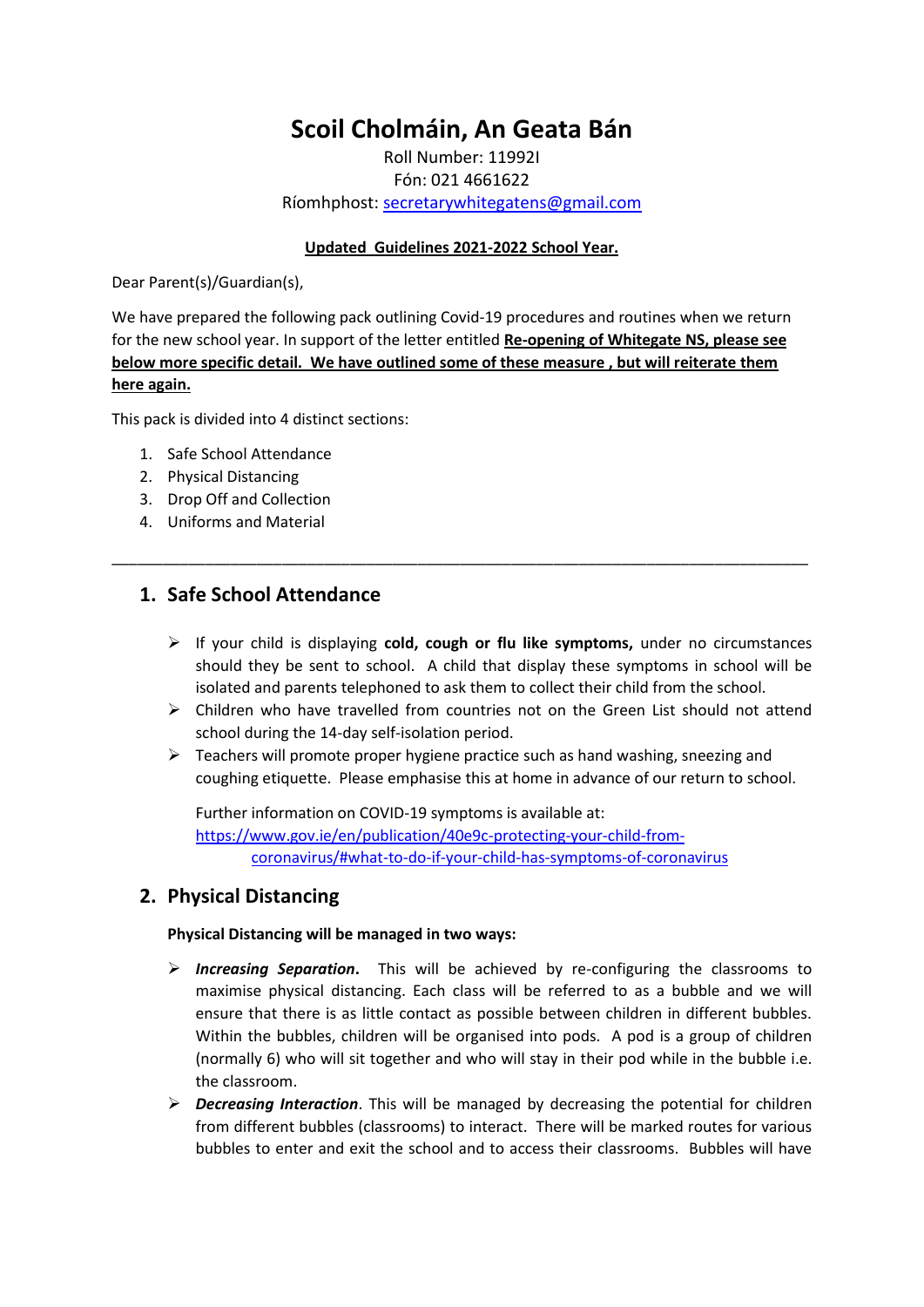different mid-morning and lunch-time access to the playground. We will make these routines enjoyable activities for the children, emphasising safety at all times.

# **3. Drop-off and Collection**

It is imperative that:

- $\triangleright$  Parents do not come within 2m of each other.
- $\triangleright$  Parents do not congregate at the school gate.
- $\triangleright$  Parents do not attempt to hold or organise meetings with staff at drop-off and collection times. Meetings between parents and teachers can only take place by prior arrangement. (This may have to be more restrictive depending on guidance - it is quite possible that the recommendation will be for remote meetings/telephone communication only)
- $\triangleright$  As always, messages for teachers can be sent via email to [secretarywhitegatens@gmail.com](mailto:secretarywhitegatens@gmail.com) or or by phoning the school office.
- $\triangleright$  We fully adhere to the drop-off and collection plans as outlined below.

#### **Drop-off Plan**

- Our drop off times have been extended and will run from **8:40 a.m. - 9:00 a.m.**
- Children should be dropped at the school gate**. No adults, other than staff members, should enter the building or grounds (allowances for new infants on first day, this has been arranged privately with our Junior Infant parents).**
- Children will go straight to their classroom.
- Staff members will be on duty to supervise children walking to classrooms.
- We ask for co-operation with these times as it will mean that the numbers congregating on school grounds at any one time will be minimised.

#### **Collection Plan**

 Parents may wait outside the gate to collect their children at the following times (minimum of 2 metres between families).

**12:00 - Junior Infants** collection time from the **31st of August 2021** to **10th September 2021** inclusive

### **1:40- Junior Infants from 13th of September 2021 and Senior Infants from the 31st of August 2021.**

The children will be dispersed at the following times:

2:30-  $1<sup>st</sup>$  Class are walked to gate in class groupings and will line up awaiting collection. 2:35-  $2^{nd}/3^{rd}/4^{th}$  are walked to gate in class groupings and will line up in three separate groups

2:40-5<sup>th</sup> and 6<sup>th</sup> are walked to gate in class groupings and will line up in 2 separate groups Any children that are remaining from each class will be minded by their class teacher in a separate line, so as to minimise interaction between teachers and children from different classrooms.

We are aware that parents may be collecting from different classes, but we have kept the time intervals short enough so that there won't be a long delay between collections.